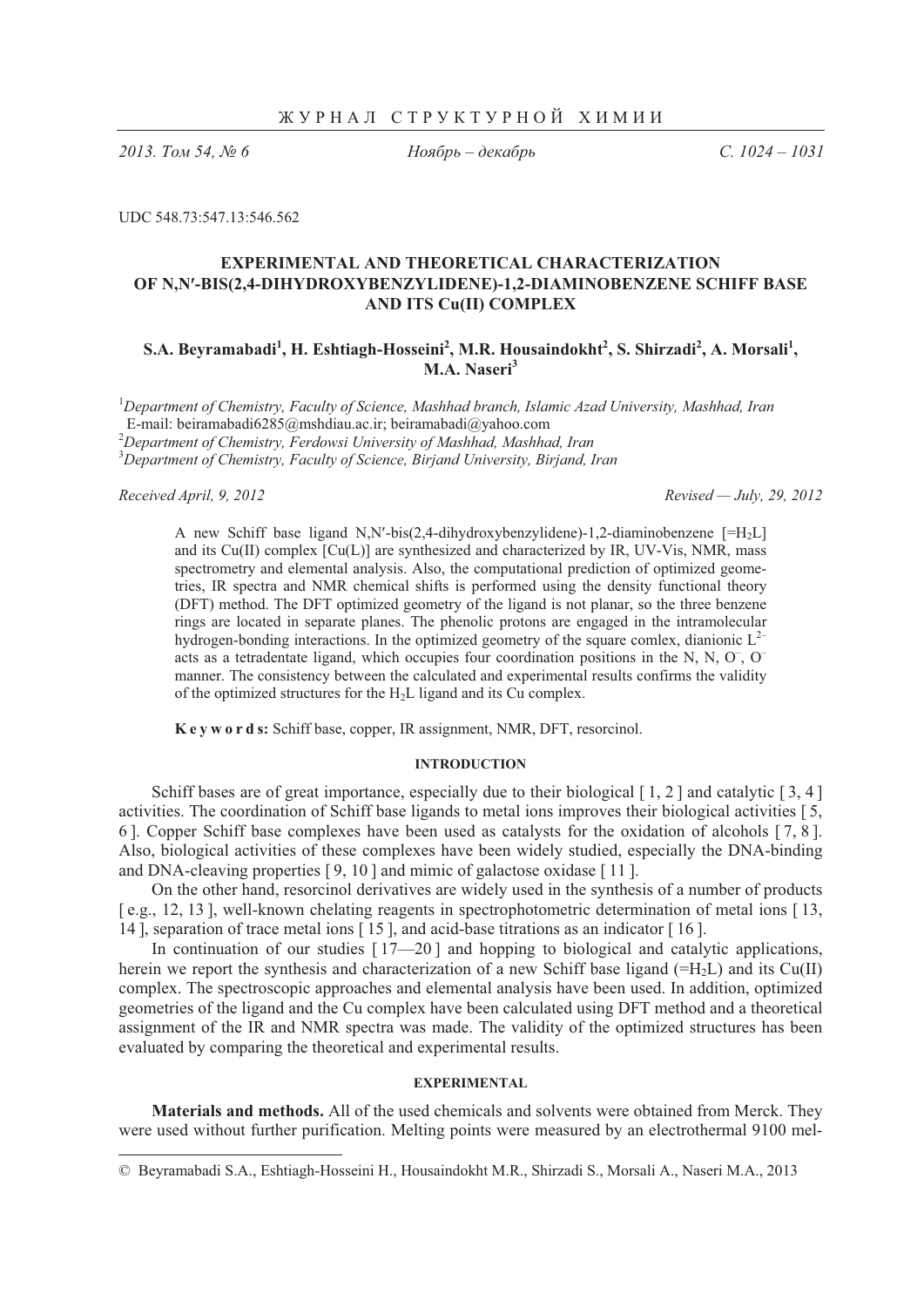ting point apparatus. Elemental analysis (C, H, N) was performed using a Heraeus elemental analyzer CHN-O-Rapid. The percentage of Cu in the complex was also measured using a Shimadzu AA-670 GV/7 atomic absorption spectrometer. IR spectra of a KBr disc were recorded on a Buck 500 infrared spectrophotometer and electronic spectra were recorded on a Shimadzu UV-Vis 2550 spectrometer. Mass spectra of the H<sub>2</sub>L ligand and the Cu complex were recorded on Shimadzu-GC-Mass-Qp 1100 Ex and Varian mat CH-7 mass spectrometers respectively. <sup>1</sup>H and <sup>13</sup>C NMR spectra were obtained on a Bruker Drx-500 Avance spectrometer (500.13 MHz) with  $(CD_3)_2CO$  as a solvent.

**Synthesis of the H2L ligand.** A solution of 1.88 g (13.61 mmol) of dihydroxybenzaldehyde and 0.72 g (6.66 mmol) of benzene-1,2-diamine in toluene (150 ml) was refluxed under vigorous stirring with a Dean-Stark for 3 h. The resulting suspension was kept at room temperature prior to being filtered, washed with ethanol  $(2\times10 \text{ ml})$ , and dried with diethyl ether  $(2\times10 \text{ ml})$  to afford a deep red solid. The solid was recrystallized for further purification. (Yield: 73 %, m.p.: 225 °C).

**Synthesis of the Cu complex.** A solution of  $Cu_2(CH_3COO)_4 \cdot 2H_2O$  (10 mg, 0.05 mmol) in 5 ml of methanol was dropwise added to the methanolic solution of the H<sub>2</sub>L Schiff base ligand (17.4 mg, 0.05 mmol) in 45 minutes. The solution was stirred for 2 h at 50—60 °C. After 2 days, the precipitate was filtered and recrystalized in acetonitrile for further purification (Yield: 75 %).

**Computational details.** All calculations have been performed using gradient-corrected density functional theory with the Beck—Lee—Young—Parr exchange correlation functional (B3LYP) [ 21 ], as implemented in the Gaussian-98 program package [22]. The 6-311+ $G(d,p)$  basis set was employed, except for Cu atom in which the LANL2DZ basis set [ 23 ] was used with including effective core potential functions.

Geometries of the H2L ligand and its Cu complex were fully optimized in vaccum. The optimized geometries were confirmed to have no imaginary frequency of the Hessian. Then, the gas-phase optimized geometries were used to compute theoretical vibrational frequencies of the  $H<sub>2</sub>L$  ligand and its Cu(II) complex. Also, the <sup>1</sup>H and <sup>13</sup>C NMR chemical shifts of H<sub>2</sub>L were predicted at the same computational level with respect to tetramethylsilane (TMS). The GIAO method was used for the prediction of DFT nuclear shieldings [ 24 ].

The DFT vibrational frequencies are usually higher than the experimental ones, which can be corrected by applying the procedure of scaling the wavenumbers. Here, the scale factor of 0.9614 was used for the calculated wavenumbers [ 25 ].

### **RESULTS AND DISCUSSION**

**Geometry optimization.** Since no single crystals have been prepared for the investigated ligand, theoretical calculations could be considered as complementary to or replacement for experimental methods in the determination of its structural parameters. Here, the structural parameters of the  $H<sub>2</sub>L$ ligand and its Cu(II) complex have been theoretically calculated, which are in agreement with the structural data reported for the Schiff base ligands  $\lceil 26 - 28 \rceil$  and complexes  $\lceil 29 - 36 \rceil$  with the 1,2diaminobenzene —N( $C_6H_4$ )N— bridge. Optimized geometries of the H<sub>2</sub>L ligand and the Cu complex with their atom labeling are shown in Figs. 1 and 2 respectively.

In the optimized geometry of  $H<sub>2</sub>L$  species, three benzene rings are essentially planar; however, each of the benzene rings is in the separate plane. The C=C bond distances (138.9—141.7 pm) in these rings are in the expected range [ 36, 37 ].

The resorcinol OH groups are in the same plane with the benzene ring. For example, the C3— C2—C1—O1 and C2—C1—O1—H1 dihedral angles are  $179.9^{\circ}$  and  $178.7^{\circ}$  respectively. Also, the  $C1 - C2 - C3 - 03$  and  $C2 - C3 - 03 - H4$  dihedral angles are 180.0 $\degree$  and 179.6 $\degree$  respectively, which are  $-179.9^{\circ}$  and 179.5° respectively in the Cu complex.

The two side benzene rings make a dihedral angle of approximately  $50.0^\circ$  to each other, while each of them has a dihedral angle of about  $40.0^{\circ}$  with the middle benzene ring (Fig. 1). The calculated  $C2-C6-C13-C9$ ,  $C3-C5-C12-C10$ , and  $C4-C1-C16-C19$  dihedral angles are  $50.1^{\circ}$ , 51.4 $^{\circ}$ , and 142.5 $^{\circ}$  respectively.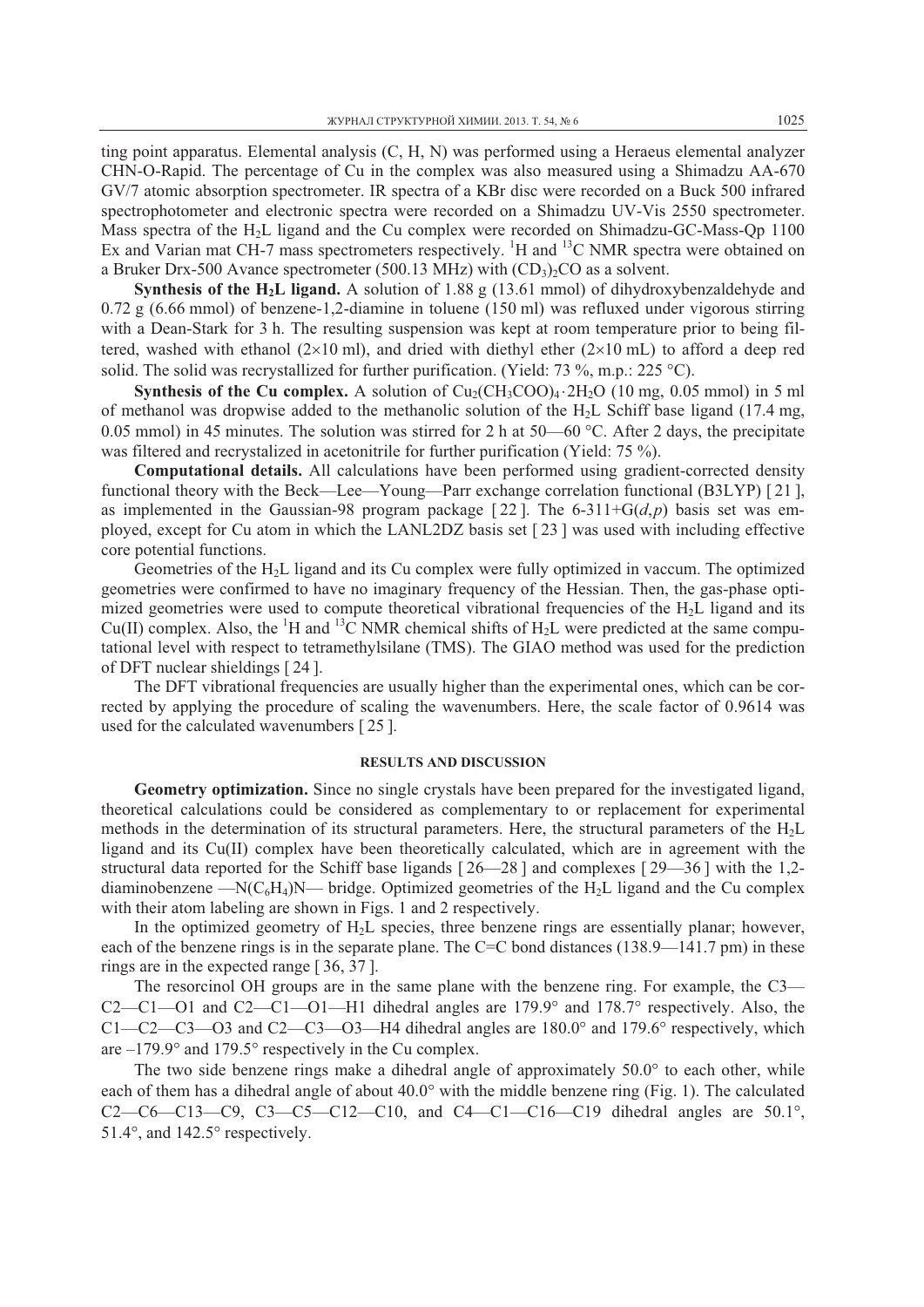

Fig. 1. Structure and B3LYP optimized geometry of the N,N'-bis(2,4-dihydroxybenzylidene)-1,2-diaminobenzene together with its labeling



*Fig. 2.* Structure and B3LYP optimized geometry of the [Cu(L)] complex together with its labeling

Previously, the crystal structure of the Cu complex has been reported by Niu *et al*. In this work, its geometry has been optimized using DFT methods. For comparison, some of the experimental and theoretical structural parameters are given in Table 1. As seen, the calculated data are in good agreement with the experimental ones, confirming the suitability of our calculation for the investigated compounds.

In the complex structure, the ligand is more planar than the free form. Going from the free ligand to the Cu complex, the N1-C15-C20-N2, O1-N1-N2-O2 and C1-C7-C14-C8 dihedral

Table 1

| Bond length (pm) | Exp   | Cal   | Angle (deg.)                              | Exp    | Cal   | Dihedral angle (deg.)  | Exp           | Cal    |
|------------------|-------|-------|-------------------------------------------|--------|-------|------------------------|---------------|--------|
|                  |       |       |                                           |        |       |                        |               |        |
| $Cu$ — $O1$      | 190.3 |       | 193.6   $O1 - Cu - O2$                    | 86.5   | 90.8  | $N1 - N2 - 02 - 01$    | $-0.3$        | 0.1    |
| $Cu - N1$        | 194.1 |       | 198.6   N1—Cu—N2                          | 84.0   | 83.3  | $O2 - O1 - N1 - Cu$    | $-0.4$        | $-0.4$ |
| $C1 - 01$        | 130.8 | 128.6 | $Cu$ — $O1$ — $Cl$                        | 12.7.1 | 128.5 | $[O1-C1-C2-C3]$        | 179.2         | 179.4  |
| $C1 - C2$        | 140.8 |       | $141.9$   N1-Cu-O1                        | 94.8   |       | $93.0$   O1-C1-C6-C7   | 6.1           | $-1.2$ |
| $C1 - C6$        | 142.7 |       | $145.0 \mid \text{C6}$ - $\text{C7}$ - N1 | 126.1  | 126.9 | $C1-C6-C7-N1$          | $-0.5$        | $-0.1$ |
| $C7 - N1$        | 130.4 | 131.0 | $C7-M1-C15$                               | 122.5  | 123.2 | $C5-C2-C9-C12$         | 0.1           | $-0.2$ |
| $N1 - C15$       | 142.0 | 140.9 | $N1 - C15 - C20$                          | 114.3  | 115.7 | $N1 - C15 - C16 - C17$ | 178.0         | 179.9  |
| $C15 - C20$      | 140.4 |       | 141.8 N1-C15-C16   126.3                  |        |       | $125.1$ $C6-C1-C8-C13$ | $0.5^{\circ}$ | $-0.2$ |

*Some experimental and calculated structural parameters of the* Cu *complex*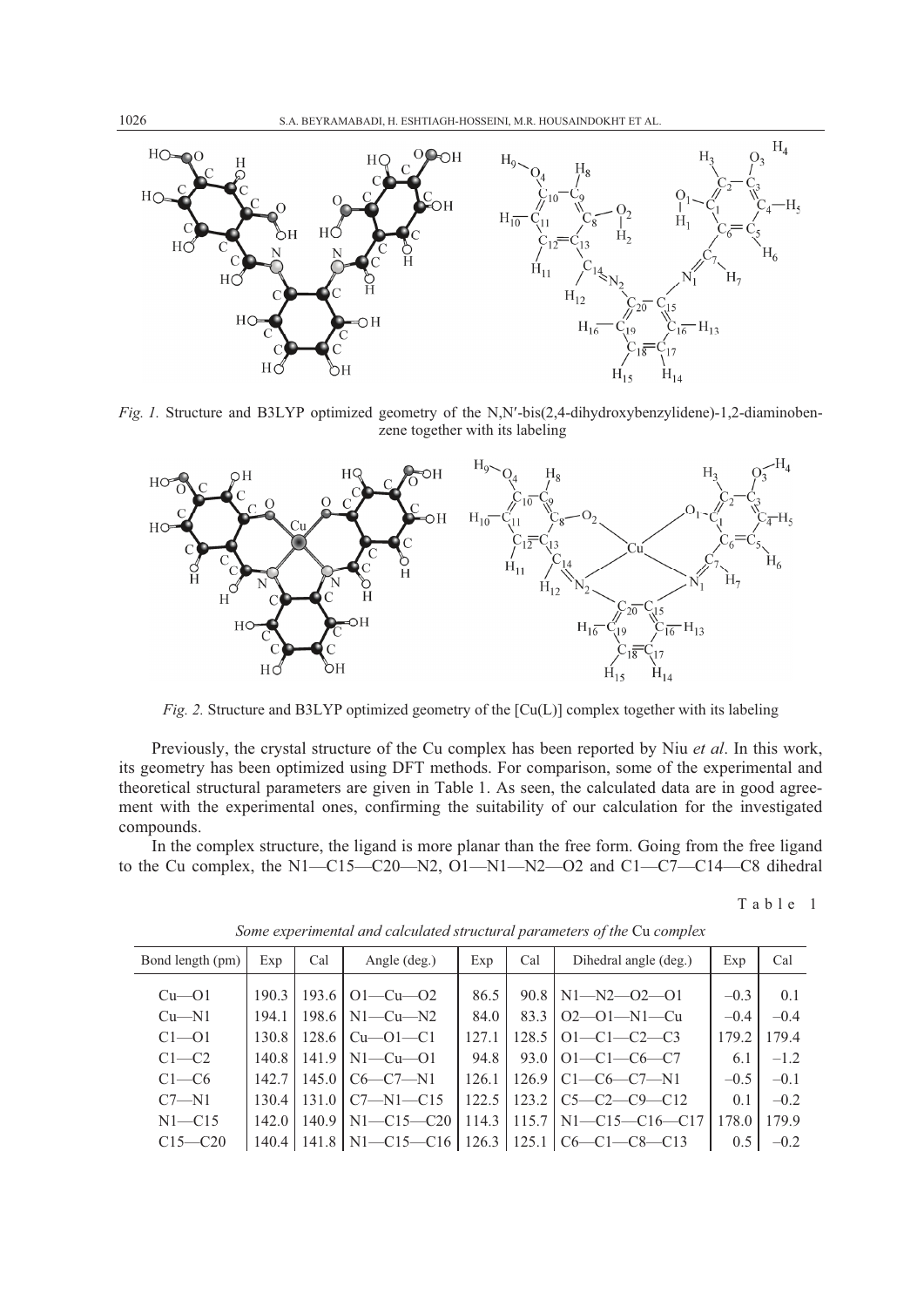angles vary from 6.0°, 48.7°, and 50° respectively to  $0.0^\circ$ ,  $-0.1^\circ$ , and  $-0.1^\circ$  respectively. Also, both of the C2—C6—C13—C9 and C3—C5—C12—C10 dihedral angles of the Cu complex are  $-0.1^{\circ}$ . The C2—C6—C15—C17 and C10—C12—C20—C18 dihedral angles decrease from  $-143.0^\circ$  and  $-142.5^\circ$ for the ligand to 173.4 $\degree$  and  $-174.6\degree$  respectively. Therefore, the three benzene rings are roughly in the same plane in the structure of the complex.

Both of the C15—N1 and C20—N2 bond lengths are 140.4 pm, which is an appropriate size for the single C—N bond, while both C7—N1 and C14—N2 are 129.0 pm, corresponding to the double C=N bond. The C7=N1 and C14=N2 bonds are in the same plane with the corresponding benzene rings. For example, the C7—C6—C5—C4 dihedral angle is  $179.2^\circ$  and  $179.1^\circ$  in the free and coordinated ligand respectively.

In free H<sub>2</sub>L, the H1 and H2 atoms are engaged in intramolecular hydrogen bonds with the N1 and N2 atoms respectively, forming two six-membered rings. The calculated N…H hydrogen bond length and the N—O distance are 173.6 pm and 262.9 pm respectively. The N…H hydrogen bonding decreases the electron density in the binding region of the O1—H1 and O2—H2 bonds. Hence, the O1— H1 and O2—H2 bonds (99.4 pm) are longer than the O3—H4 and O4—H9 bonds (96.3 pm) by 3.1 pm.

Deprotonated  $L^{2-}$  acts as a dianionic tetradentate ligand that has an N, N, O<sup>-</sup>, O<sup>-</sup> binding mode via the deprotonated phenolic oxygen and azomethine nitrogen atoms. In the structure of the Cu(II) complex (Fig. 2), four coordinated atoms are roughly in the same plane with the  $Cu^{2+}$  ion. The calculated O2—N2—N1—O1 and O1—O2—N2—Cu dihedral angles are  $-0.1^\circ$  and  $-0.4^\circ$  respectively. Rotation around the C15—N1 and C20—N2 single bonds put roughly the two side-benzene rings in the same plane. This provides structural requirements for the complex formation.

By complexation, the deprotonation of phenolic oxygen atoms results in a decrease in the  $C1-$ O1 and C8—O2 bond lengths, in comparison with the free  $H<sub>2</sub>L$  ligand, from 133.7 pm to 128.6 pm. However, the C3—O3 and C10—O4 bond lengths are about 136 pm in both free and coordinated ligand.

The calculated Cu—O1 and Cu—O2 bond lengths are 193.6 pm, which are 5 pm shorter than the Cu—N1 and Cu—N2 ones. The coordination of azomethine nitrogen atoms to Cu results in the elongation of the C—N bonds of  $L^{2}$ . The C7—N1 and N2—C14 bond lengths increase from 129.0 pm for the  $H<sub>2</sub>L$  to 131.0 pm for the Cu(II) complex. Also, the C15—N1 and C20—N2 bond lengths are elongated by 1.0 pm to 140.9 pm in the complex.

In comparison with free  $H_2L$ , the complexation results in a considerable decrease in the  $O1-O2$ and N1—N2 distances, from 418.3 pm and 276.5 pm for H<sub>2</sub>L to 275.8 pm and 263.9 pm for the Cu complex. The DFT calculated parameters for the  $H<sub>2</sub>L$  ligand and its Cu(II) complex are consistent with the previously reported data for the similar salen ligands and complexes  $\lceil 26 - 36 \rceil$ .

**Chemistry.** In this work, the H<sub>2</sub>L Schiff base and the  $\lceil Cu^{\text{II}}(L) \rceil$  complex were newly synthesized and characterized by the elemental and spectroscopic  $(IR, UV-Vis, {}^{1}H NMR$  and Mass) analysis.

**Elemental analysis and mass spectroscopy.** The elemental analysis results for the  $H<sub>2</sub>$ L ligand (Anal. Calc. for  $C_{20}H_{26}N_4O_4$ : C, 68.96; H, 4.63; N, 8.04. Found: C, 67.69; H, 4.90; N, 8.29 %) and the Cu complex (Anal. Calc. for  $CuC_{21}H_{30}N_4O_6$ : C, 54.84; H, 4.38; N, 6.09; Cu, 13.82. Found: C, 54.83; H, 4.21; N, 6.26; Cu, 13.93 %.) confirm the proposed formulas. In addition, the molecular ion peaks  $m/z$  (M<sup>+</sup>) observed in the mass spectra of the ligand and the complex (348 and 459 respectively) were found to be consistent with the proposed formula weight, which may be taken as extra evidence for the correctness of the proposed formulas for the studied species. Therefore, the elemental analysis as well as the mass spectra data proposed that one  $H_2O$  molecule and one  $CH_3OH$  molecule were present in the precipitated complex.

**Electronic spectra.** The electronic spectra of the H2L ligand and its Cu complex were recorded in a deuterated methanol solution. The absorption bands at 241 nm and 293 nm of the ligand spectrum are assigned to the  $\pi$ — $\pi$ <sup>\*</sup> transitions of benzene rings. The maximum absorption bands at 327 nm and 420 nm are attributed to the  $\pi-\pi^*$  and  $n-\pi^*$  transitions of the azomethine group respectively [ 38, 39 ].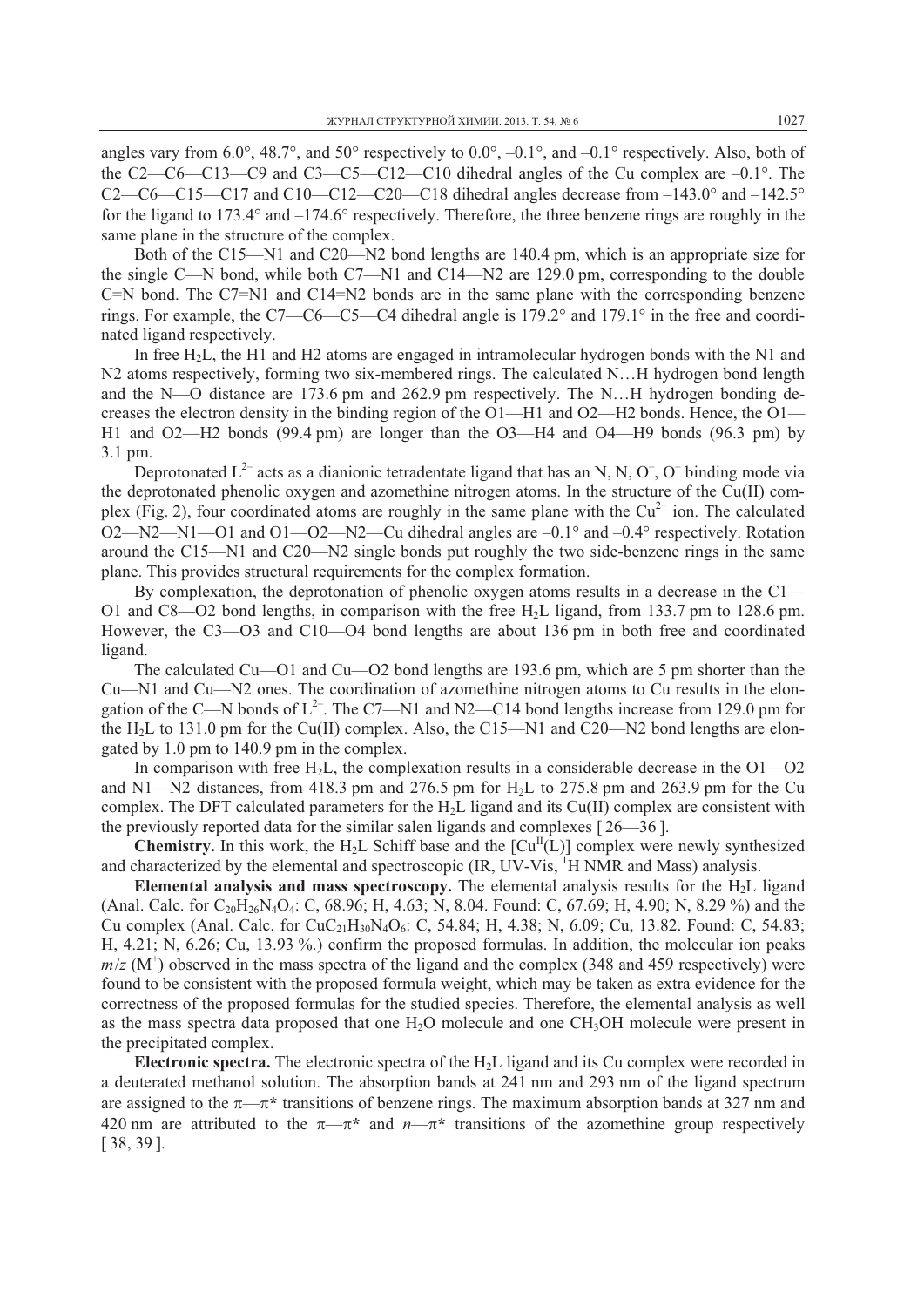Table 2

|                  |                    |       |                  |       |       |                  | $\sim$ |        | <i>- -</i>       |       |        |
|------------------|--------------------|-------|------------------|-------|-------|------------------|--------|--------|------------------|-------|--------|
| Atom<br>position | Exp.               | Theo. | Atom<br>position | Exp.  | Theo. | Atom<br>position | Exp.   | Theo.  | Atom<br>position | Exp.  | Theo.  |
|                  | <sup>1</sup> H NMR |       | ${}^{13}C$ NMR   |       |       |                  |        |        |                  |       |        |
| H1               | 13.40              | 13.23 | H13              | 6.40  | 7.11  | C1               | 163.9  | 172.07 | C17              | 127.4 | 130.99 |
| H2               | 13.40              | 13.23 | H <sub>16</sub>  | 6.40  | 7.11  | C8               | 163.9  | 172.07 | C18              | 127.4 | 130.99 |
| H7               | 8.75               | 8.65  | H <sub>3</sub>   | 6.34  | 6.76  | C <sub>3</sub>   | 163.3  | 167.83 | C16              | 119.8 | 123.00 |
| H12              | 8.75               | 8.65  | H <sub>8</sub>   | 6.34  | 6.76  | C10              | 163.3  | 167.83 | C19              | 119.8 | 123.00 |
| H <sub>6</sub>   | 7.35               | 7.30  | H <sub>5</sub>   | 6.30  | 6.11  | C7               | 162.9  | 165.17 | C <sub>6</sub>   | 112.6 | 119.46 |
| H11              | 7.35               | 7.30  | H10              | 6.30  | 6.11  | C14              | 162.9  | 165.17 | C13              | 112.6 | 119.46 |
| H14              | 7.35               | 7.30  | H <sub>4</sub>   | 10.27 | 3.99  | C15              | 142.4  | 151.95 | C <sub>4</sub>   | 108.2 | 108.75 |
| H15              | 7.35               | 7.30  | H9               | 10.27 | 3.99  | C20              | 142.4  | 151.95 | C11              | 108.2 | 108.75 |
|                  |                    |       |                  |       |       | C <sub>5</sub>   | 134.8  | 138.54 | C <sub>2</sub>   | 102.8 | 107.16 |
|                  |                    |       |                  |       |       | C12              | 134.8  | 138.54 | C9               | 102.8 | 107.16 |
|                  |                    |       |                  |       |       |                  |        |        |                  |       |        |

*Experimental and theoretical* <sup>1</sup> H *and* 13C NMR *chemical shifts of*  N,N'-bis(2,4-dihydroxybenzylidene)-1,2-diaminobenzene ligand in the  $(CD<sub>3</sub>)<sub>2</sub>CO$  solution,  $\delta$ , ppm

In the complex spectrum, the red shift of the  $\pi-\pi^*$  transitions of benzene rings to 230 nm and 260 nm confirms the ligand coordination to the  $Cu^{2+}$  ion. An observed absorption band at 357 nm is attributed to the  $d-\pi^*$  transition band of the complex, as a MLCT transition to the  $\pi^*$  orbiatal of azomethine C=N [ 29 ]. The absorption band at 410 nm is assigned to the *d*—*d* transition of the complex.

**NMR spectra of the H<sub>2</sub>L.** The theoretical and experimental  $^1$ H NMR and  $^1$ <sup>3</sup>C NMR chemical shifts ( $\delta$ ) of the H<sub>2</sub>L ligand are listed in Table 2, where the atom positions are numbered as in Fig. 1. As seen, the DFT chemical shifts are consistent with the experimental values, confirming the suitability of the optimized geometry for H2L. The only exception is the H4 and H9 hydrogen atoms, where the calculated chemical shifts are significantly lower than the experimental ones. It is notable that the experimental data are from  $(CD<sub>3</sub>)<sub>2</sub>CO$  solutions, while the calculations correspond to the isolated molecule. Obviously, the solvent molecules interact with the —OH protons. Also, H4 and H9 can be engaged in intermolecular hydrogen bonds.

The appearance of a signal at 13.40 ppm is attributed to the H1 and H2 phenolic protons (H1, H2), where their engagement in the intramolecular hydrogen bond interaction (O—H…N) shifts their signals upfield  $[17, 18, 40]$ .

**Vibrational spectroscopy.** A theoretical analysis of the spectra is used as an important tool for the identification of chemical compounds  $[17–20, 41]$ . In this work, the vibrational modes were analyzed by comparing the DFT and experimental IR spectra. The assignment of the selected vibrational frequencies of the  $H_2L$  ligand and its Cu(II) complex are gathered in Table 3.

In the  $3600-2000$  cm<sup>-1</sup> spectral region of the IR spectra, the overlapping of stretching vibrations of the O—H bonds with each other and with the C—H stretching modes leads to band broading [ 17— 20, 42, 43 ]. In Table 2, the deconvolution of this region is given. In the ligand spectrum, the most intense band is attributed to the stretching vibrations of the O1—H1 and O2—H2 bonds. These vibrations appeared at lower energies than the corresponding vibrations for the O3—H4 and O4—H9 bonds, which can be attributed to the engagement of H1 and H2 in the intramolecular hydrogen bond interaction. For the spectrum of the complex, the most intense band is predicted to be related to the O—H stretching vibrations of the water and methanol molecules.

The energy value of the very intense band in the  $1660-1500$  cm<sup>-1</sup> region of the IR spectra is an important diagnostic for the coordination mode of Schiff bases  $[17-20, 42, 44, 45]$ . By complexation, the symmetrical stretching modes of C7=N1 and C14=N2 bonds shift to lower energy by 9 cm<sup>-1</sup> in comparison with the free H<sub>2</sub>L ligand (1615 cm<sup>-1</sup>), confirming the H<sub>2</sub>L coordination through the azomethine nitrogen atoms (N1 and N2) [17, 42, 45].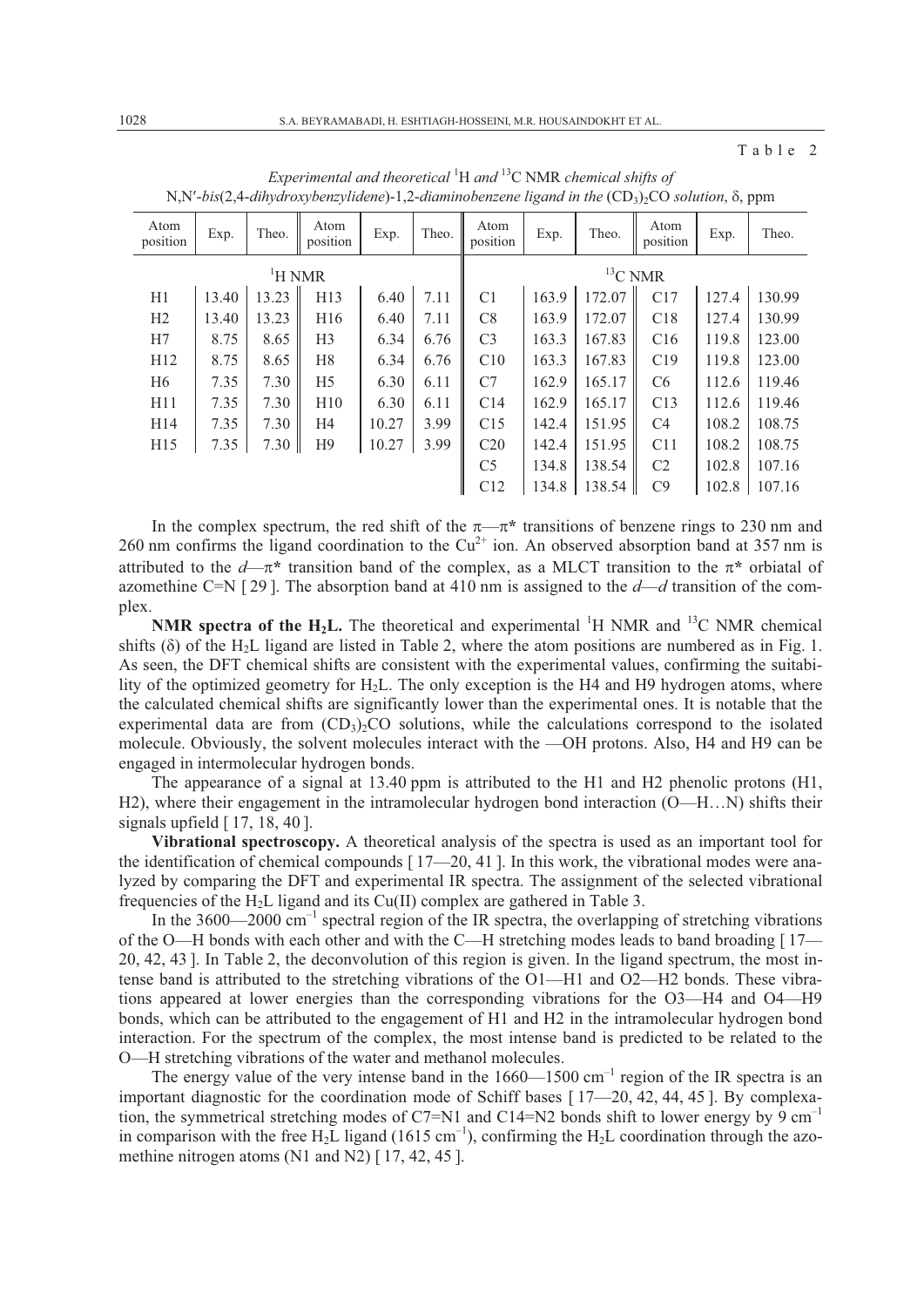Table 3

| <b>Experimental frequencies</b> |                      |                     | Calculated frequencies                | Vibrational assignment                                                    |  |  |  |  |
|---------------------------------|----------------------|---------------------|---------------------------------------|---------------------------------------------------------------------------|--|--|--|--|
| Ligand                          | Cu Complex<br>Ligand |                     | Cu Complex                            |                                                                           |  |  |  |  |
|                                 |                      |                     | 482                                   | $v(Cu-N, Cu-O)$                                                           |  |  |  |  |
| 745(w)                          | 756(w)               | 757                 | 776                                   | Breathing of benzene rings                                                |  |  |  |  |
| 1159(m)                         | 1112(w)              | 1174                | 1153                                  | $v(C15-M1, C20-M2)$                                                       |  |  |  |  |
| 1280                            | 1276                 | 1223                | 1223                                  | $v(C3-03, C10-04, C6-C7, C13-C14)$                                        |  |  |  |  |
| 1361 (m)                        | 1353(w)              | 1342                | 1347                                  | $\delta_{\rm in}$ (C7—H7, C14—H12)                                        |  |  |  |  |
| $1427$ (m,sh)                   | 1441(m)              | 1405                | 1423                                  | $v(C1-01, C8-02)$                                                         |  |  |  |  |
| 1496(s)                         | 1521(s)              | 1485                | 1496                                  | $v(C=C)$ benzene rings                                                    |  |  |  |  |
| $1615$ (vs)                     | $1606$ (vs)          | 1594                | 1576                                  | $v(C7 - N1) + v(C14 - N2)$                                                |  |  |  |  |
|                                 |                      |                     | 1578                                  | $\upsilon$ (C7=N1, C14=N2)+ $\upsilon$ (C=C) benzene bridge $\frac{1}{2}$ |  |  |  |  |
|                                 |                      | 1608                | 1597                                  | $v(C=C)$ benzene ring of resorcinol moieties                              |  |  |  |  |
| 2927 (w, br)                    | 2938(w)              | 2913                | 2976                                  | $v(C7-H7, C14-H12)$                                                       |  |  |  |  |
|                                 |                      | 3035, 3051,<br>3070 | 3154, 3172, 3185,<br>3196, 3201, 3209 | $v(C-H)$ aromatic                                                         |  |  |  |  |
|                                 |                      | 3054                |                                       | $v_{sym}(O1 - H1, O2 - H2)$                                               |  |  |  |  |
|                                 |                      | 3064                |                                       | $v_{asym}$ (O1-H1, O2-H2)                                                 |  |  |  |  |
|                                 | 3478 (m,br)          | 3085                | 3085                                  | $v(C2-H3, C9-H8)$                                                         |  |  |  |  |
|                                 |                      | 3684                | 3684                                  | $v(03 - H4, 04 - H9)$                                                     |  |  |  |  |
|                                 | 3733(m)              |                     |                                       | $v(O-H)$ methanol, $vsym(O-H) H2O$ ,<br>vasym(O—H) $H_2O^{(a)}$           |  |  |  |  |

*Selected experimental and calculated IR vibrational frequencies* (cm<sup>-1</sup>) *of the* N,N--*bis*(2,4-*dihydroxybenzylidene*)-1,2-*diaminobenzene ligand and its* Cu *complex*

The stretching vibrations of the C1—O1 and C8—O2 bonds appeared at  $1427 \text{ cm}^{-1}$  of the ligand spectrum. Upon complexation, this band shifts to higher frequencies by  $14 \text{ cm}^{-1}$ , indicating an increase in the electron density in the bonding region of  $C1$ — $O1$  and  $C8$ — $O2$  by the deprotonation and coordination of O1 and O2 phenolic oxygens (Table 3).

The calculated structural parameters of the studied ligand and the complex and the assignment results of their vibrational frequencies and NMR chemical shifts could be useful in the identification of similar compounds.

#### **CONCLUSIONS**

In this work, the H<sub>2</sub>L ligand and its  $[Cu(L)]$  complex have been synthesized and characterized by the elemental analysis, UV-Vis, NMR and IR spectroscopies.

The proposed formulas for both ligand and complex are in agreement with the experimental results. In continuation, their geometries were optimized using the DFT methods. The optimized geometries show that the H<sub>2</sub>L species is not planar, with a  $50^{\circ}$  dihedral angle between the two side benzene rings.

In the free ligand, the H1 and H2 phenolic protons are engaged in the intramolecular hydrogen bond (—O—H…N), which affects considerably their NMR chemical shifts and the strength of their O—H bonds, too.

<sup>&</sup>lt;sup>1</sup> Bridge = N(C<sub>6</sub>H<sub>4</sub>)<sub>4</sub>N bridging region of molecules; sci, scissoring; wag, wagging; op, out-of-plane; ip, in-plane; w, weak; m, medium; s, strong; vs, very strong; br, broad; sh, shoulder.  $^{(a)}$  Refs: 17-19, 45.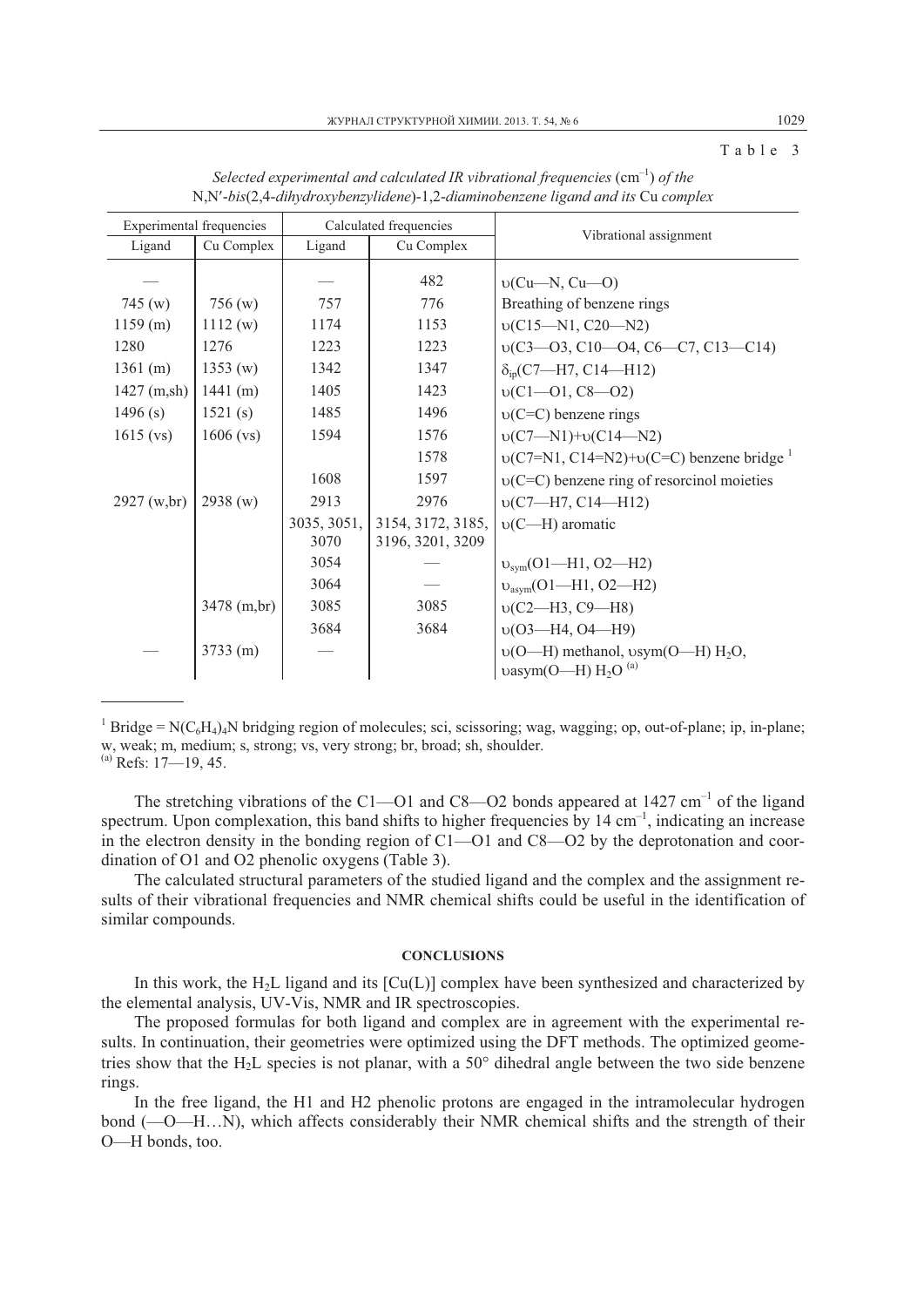The dianionic  $L^{2-}$  ligand is coordinated to the Cu<sup>2+</sup> ion in a tetradentate manner with N, N, O<sup>-</sup>, O<sup>-</sup> donor sites of resorcinol OH and azomethine N. The four coordinating atoms of  $L^{2-}$  are in the same plane with each other and the Cu atom.

The calculated structural parameters are in good agreement with the reported results for the similar compounds. In addition, the DFT calculated IR frequencies and NMR chemical shifts are well in agreement with the experimental results, confirming the validity of the optimized geometries for the ligand and its Cu complex.

### *REFERENCES*

- 1. *Morrow J.R., Kolasa K.* // Inorg. Chim. Acta. 1992. **195**. P. 245 248.
- 2. *Bottcher A., Takeuchi T., Hardcastle K.I., Meade T.J., Gray H.B.* // Inorg. Chem. 1997. **36**. P. 2498 2504.
- 3. *Koola J.D., Kochi J.K.* // Inorg. Chem. 1987. **26**. P. 908 916.
- 4. *Baleizäo C., Garcia H.* // Chem. Rev. 2006. **106**. P. 3987 4043.
- 5. *Liu G., Peiliao J., Huang S., Lishen G., Qinyu R.* // Anal. Sci. 2001. **17**. P. 1031 1035.
- 6. *Hodnett E.M., Mooney P.D.* // J. Med. Chem. 1970. **13**. P. 786 786.
- 7. *Peters D.G., Samide M.J.* // J. Electroanal. Chem. 1998. **443**. P. 95 102.
- 8. *Striegler S., Gichinga M.G., Dittel M.* // Org. Lett. 2008. **10**. P. 241 244.
- 9. *Routier S., Bernier J.-L., Catteau J.-P., Colson P., Houssier C., Rivalle C., Bisagni E., Bailly C.* // Bioconjugate Chem. – 1997. – **8**. – P. 789 – 792.
- 10. *Lamour E., Routier S., Bernier J.-L., Catteau J.-P., Bailly C., Vezin H.* // J. Amer. Chem. Soc. 1999. **121**.  $- P. 1862 - 1869.$
- 11. *Kitajima N., Whang K., Moro-oka Y., Uchida A., Sasada Y.* // J. Chem. Soc. Chem. Commun. 1986. – P. 1504 – 1505.
- 12. *Shepherd R.E.* // Coord. Chem. Rev. 2003. **247**. P. 159 196.
- 13. *Karipcin F., Kabalcilar E., Ilican S., Caglar Y., Caglar M.* // Spectrochim. Acta, Part A. 2009. **73**.  $- P. 174 - 180.$
- 14. *Singh D.K., Mishra S.* // Desalination. 2010. **257**. P. 177 183.
- 15. *Soylak M., Yilmaz E.* // J. Hazard. Mater. 2010. **182**. P. 704 709.
- 16. *Ueno K., Imamura T., Cheng K.L.* CRC Handbook of Organic Analytical Reagents, CRC Press, 1992. – P. 227.
- 17. *Eshtiagh-Hosseini H., Housaindokht M.R., Beyramabadi S.A., Beheshti S., Esmaeili A.A., Javan-Khoshkholgh M., Morsali A.* // Spectrochim. Acta Part A. – 2008. – **71**. – P. 1341 – 1347.
- 18. *Eshtiagh-Hosseini H., Housaindokht M.R., Beyramabadi S.A., Mir Tabatabaei S.H., Esmaeili A.A., Javan-Khoshkholgh M.* // Spectrochim. Acta Part A. – 2011. – **78**. – P. 1046 – 1050.
- 19. *Beyramabadi S.A., Morsali A., Javan-Khoshkholgh M., Esmaeili A.A.* // J. Struct. Chem. 2012. P. accepted for publication*.*
- 20. *Beyramabadi S.A., Morsali A., Javan-Khoshkholgh M., Esmaeili A.A.* // Spectrochim. Acta, Part A. 2011. – **83**. – P. 467 – 471*.*
- 21. *Lee C., Yang W., Parr R.G.* // Phys. Rev. B. 1988. **37**. P. 785 789.
- 22. *Frisch M.J. et al.* Gaussian 98, Revision A.7; Gaussian, Inc.: Pittsburgh PA, 1998.
- 23. *Hay P.J., Wadt W.R.* // J. Chem. Phys. 1985. **82**. P. 299 310.
- 24. *Ditchfield R.* // Mol. Phys. 1974. **27**. P. 789 807.
- 25. *Young D.C.* Computational Chemistry: A Practical Guide for Applying Techniques to Real World Problems, John Wiley & Sons, Inc., 2001.
- 26. *Kabak M., Elmali A., Elerman Y., Durlu T.N.* // J. Mol. Struct. 2000. **553**. P. 187 192.
- 27. *Crane J.D., Emeleus L.C., Harrison D., Nilsson P.A.* // Inorg. Chim. Acta. 2004. **357**. P. 3407 3412.
- 28. *Mahía J., Maestro M.A., Vázquez M., Bermejo M.R., González A.M., Maneiro M.* // Acta Crystallogr. 2000.  $-$  **C56**. – P. 492 – 493.
- 29. *Klement R., Stock F., Elias H., Paulus H., Pelikán P., Valko M., Mazúr M.* // Polyhedron. 1999. **18**.  $- P. 3617 - 3628.$
- 30. *Garoufis A., Kasselouri S., Raptopoulou C.P., Terzis A.* // Polyhedron. 1999. **18**. P. 585 591.
- 31. *McAuliffe C.A., Nabhan A., Pritchard R.G., Watkinson M., Bermejo M., Sousa A.* // Acta Crystallogr. 1994. – **C50**. – P. 1676 – 1678.
- 32. *Elerman Y., Kabak M., Ülkü D.* // Acta Crystallogr. 1997. **C53**. P. 712 714.